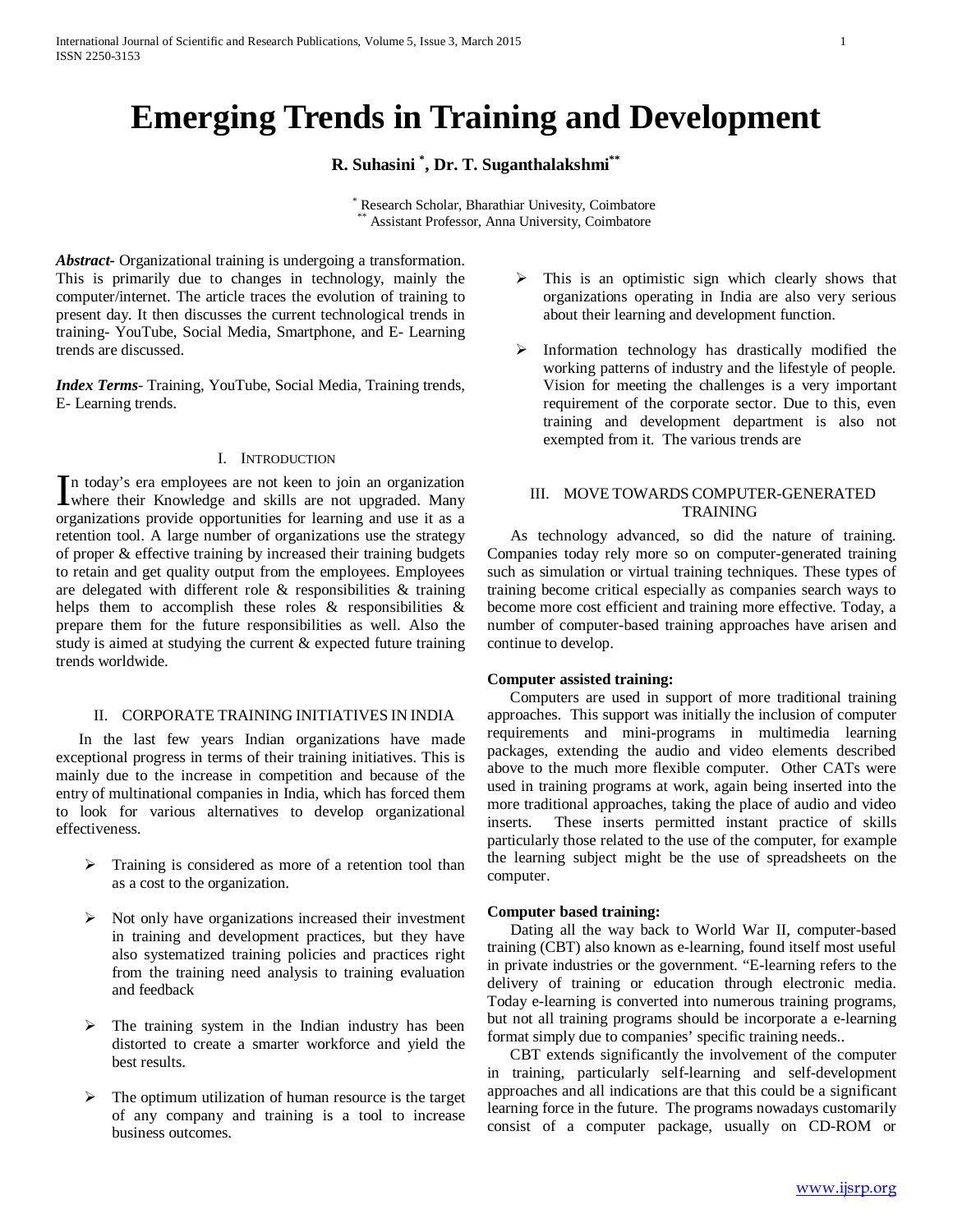interactive CD-ROM, perhaps supported by text and/or video material, questionnaires, projects and activities.

# **Pros and cons:**

| <b>Advantages</b>                             | <b>Disadvantages</b>                    |
|-----------------------------------------------|-----------------------------------------|
| self paced<br>$\bullet$                       | Limitation in integration               |
| provides variable training goals<br>$\bullet$ | Logistics problem                       |
| interactive                                   | Expensive                               |
| proficiency ensured<br>$\bullet$              | Students lack motivation                |
| simulation is possible<br>$\bullet$           | Unable to adapt to the use of computers |
| Drill and practice possible                   | More time to develop                    |
| Higher levels of learning can be addressed    |                                         |

# **Latest methods used by the Organization:**

| <b>CD ROM DVD Laser Disc</b>                             | <b>Interactive Video</b>                          |  |  |  |  |
|----------------------------------------------------------|---------------------------------------------------|--|--|--|--|
| • PC enables integrated animation, video                 | Instructions are provided one by one<br>٠         |  |  |  |  |
| clips and graphics                                       | • Interact with the programs                      |  |  |  |  |
| Interactive using joy stick or touch screen<br>$\bullet$ |                                                   |  |  |  |  |
| monitor                                                  | Used for technical and interpersonal<br>$\bullet$ |  |  |  |  |
| Used in Nuclear power plant, Plymouth,<br>$\bullet$      | relations skills                                  |  |  |  |  |
| <b>Massachusetts</b>                                     | Used in Apple                                     |  |  |  |  |

| <b>Internet</b>                                |                                                                                                                                                                                                                                                                               |                                           | <b>E-Learning</b>                                                                                                                                                                            |                                                                |                                                                                                                                                                                                                                            |                    | <b>Learning Portal</b>                                                           |                            |                                                    |
|------------------------------------------------|-------------------------------------------------------------------------------------------------------------------------------------------------------------------------------------------------------------------------------------------------------------------------------|-------------------------------------------|----------------------------------------------------------------------------------------------------------------------------------------------------------------------------------------------|----------------------------------------------------------------|--------------------------------------------------------------------------------------------------------------------------------------------------------------------------------------------------------------------------------------------|--------------------|----------------------------------------------------------------------------------|----------------------------|----------------------------------------------------|
| $\bullet$                                      | Various News groups<br>Discussion groups<br>Various blogs<br>World wide web<br>Browser and search engine                                                                                                                                                                      |                                           | Instruction and delivery of<br>$\bullet$<br>training online<br>Web based training<br>$\bullet$<br>Learning portals<br>$\bullet$<br>Distance learning<br>Virtual reality                      |                                                                | online<br>Websites<br><b>or</b><br>$\bullet$<br>centres<br>E-communication, transactions<br>$\bullet$<br>Provides<br>access<br>to<br>$\bullet$<br>and online<br>services<br>courses.<br>learning communities<br>Used in Ford Motor company |                    |                                                                                  | learning<br>training       |                                                    |
|                                                | <b>Distance Learning</b>                                                                                                                                                                                                                                                      | <b>Process Involved</b>                   |                                                                                                                                                                                              | <b>Types</b>                                                   |                                                                                                                                                                                                                                            | <b>Advantages</b>  |                                                                                  |                            | <b>Disadvantages</b>                               |
| $\blacktriangleright$<br>⋗<br>⋗<br>⋗<br>⋗<br>⋗ | physical<br>separation<br>between the learners<br>and the instructors<br>two<br>way<br>communications<br>use of audio and data<br>links<br>using<br>pre-packaged<br>learning resources or<br>courseware<br>requires peer support<br>and instructor help<br>used by IBM, Kodak | $\blacktriangleright$<br>⋗<br>➤<br>⋗<br>↘ | Virtual<br>classroom<br>Audio<br>link<br>between<br>instructor<br>and trainee<br>Computer<br>software<br>applications<br>Instant<br>polling<br>technology<br>White board<br>marking<br>tools | ➤<br>≻                                                         | Teleconferencing<br>Individualized,<br>personal CBT                                                                                                                                                                                        | ↘<br>➢<br>↘        | cost<br>reduction<br>access<br>to<br>experts<br>save travel<br>costs and<br>time | $\blacktriangleright$<br>➤ | Lack<br>of<br>interaction<br>Technolog<br>y issues |
| Walkabout                                      |                                                                                                                                                                                                                                                                               |                                           | <b>Basic Challenges</b>                                                                                                                                                                      |                                                                |                                                                                                                                                                                                                                            | <b>Skills Used</b> |                                                                                  |                            |                                                    |
| $\bullet$                                      | Introduced by the Asian Institute<br>of Management, Manila<br>Trainee is left on his own to<br>complete his training                                                                                                                                                          |                                           | $\bullet$<br>$\bullet$<br>$\bullet$<br>$\bullet$                                                                                                                                             | adventure<br>creativity<br>practical skills<br>logical enquiry |                                                                                                                                                                                                                                            |                    | opportunity seeking<br>goal setting<br>strategy formulation<br>planning          |                            |                                                    |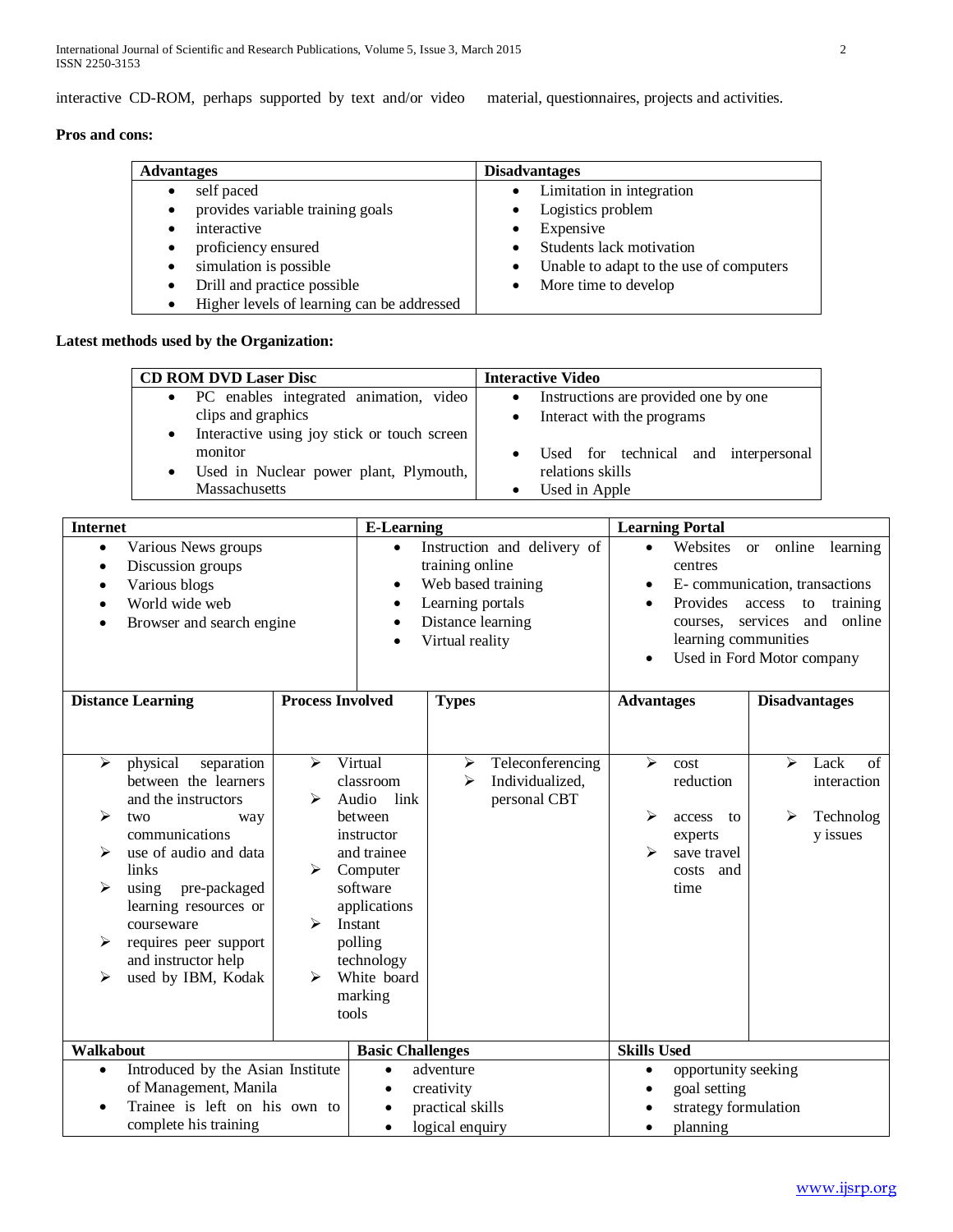| Minimum trainee intervention                               |                                                      |                                                   | implementing                              |  |  |
|------------------------------------------------------------|------------------------------------------------------|---------------------------------------------------|-------------------------------------------|--|--|
|                                                            |                                                      |                                                   |                                           |  |  |
| <b>Action Learning</b>                                     |                                                      | <b>Advantages</b>                                 |                                           |  |  |
|                                                            | Learning is better experientially and mostly by      | lies in its practicality<br>$\bullet$             |                                           |  |  |
| doing                                                      |                                                      | promotes communication                            |                                           |  |  |
| Gives teams or work groups an actual problem,<br>$\bullet$ |                                                      | develops resilience ad determination<br>$\bullet$ |                                           |  |  |
|                                                            | has them work on solving it and committing to as     | a way of transforming the culture and             |                                           |  |  |
| action plan, and then holds them accountable for           |                                                      | providing continuous learning                     |                                           |  |  |
| carrying out the plan                                      |                                                      | involves real-time problems                       |                                           |  |  |
| $\bullet$                                                  | Six sigma training programs use this method          |                                                   |                                           |  |  |
| Used by : Novartis, GE.                                    |                                                      |                                                   |                                           |  |  |
|                                                            | Net varsity (corporate   Outbound training programme |                                                   | <b>Intelligent tutoring systems</b>       |  |  |
| university                                                 |                                                      |                                                   |                                           |  |  |
| It refers to a company's                                   | To place the participants in a challenging           |                                                   | Instructional systems that use artificial |  |  |
| centrally<br>managed                                       | risk-taking situation                                |                                                   | intelligence                              |  |  |
| umbrella of in house or off                                |                                                      |                                                   |                                           |  |  |
| site training initiatives                                  |                                                      |                                                   |                                           |  |  |
| Man aims is to systematize                                 | To provide a hands-on experience in which            |                                                   | Customize the training experience for     |  |  |
| training as a function,                                    | team spirit, leadership and communication            |                                                   | individuals to meet their needs           |  |  |
| maximize investment in                                     | skills are tested                                    |                                                   |                                           |  |  |
| employee education, or                                     |                                                      |                                                   | Used by NASA in astronaut training        |  |  |
| develop<br>workforce                                       |                                                      |                                                   |                                           |  |  |
| employability                                              |                                                      |                                                   |                                           |  |  |
| IBM,<br>Ford,<br>Used in                                   | Post exercise debriefing                             |                                                   | Three types of ITC environments           |  |  |
| Motorola, Disney world                                     |                                                      |                                                   | tutoring                                  |  |  |
|                                                            | Used in ONGC, Cadbury's and CEAT                     |                                                   | Coaching                                  |  |  |
|                                                            |                                                      |                                                   | empowering<br>٠                           |  |  |

| <b>Virtual reality</b>                                                                                                                                                                                                                                                                           | <b>Blended learning</b>                                                                                                                                                      |  |  |  |  |  |
|--------------------------------------------------------------------------------------------------------------------------------------------------------------------------------------------------------------------------------------------------------------------------------------------------|------------------------------------------------------------------------------------------------------------------------------------------------------------------------------|--|--|--|--|--|
| Provides three dimensional learning experience                                                                                                                                                                                                                                                   | Combines online learning, face to face interaction,<br>and other methods                                                                                                     |  |  |  |  |  |
| Allows simulations to be more realistic<br>Technology is used to stimulate the senses of the<br>٠<br>trainee<br>Technology is used to stimulate the senses of the<br>$\bullet$<br>trainee<br>Use of audio interface, gloves that provide sense<br>$\bullet$<br>of touch etc.<br>Used in Motorola | <b>Advantages</b><br>Increased learner control<br>More interaction<br>$\bullet$<br>Brings learning into real life through<br>٠<br>discussions<br>More effective<br>$\bullet$ |  |  |  |  |  |

**Source:** Recent trends in training and developmen[t www.slideshare.net](http://www.slideshare.net/)

#### **Web and internet based training:**

 Probably the biggest revolution in the world of training and development in recent years has been the increased and increasing use of the internet to transport training programs to learners, whether they are individuals or groups within an organization, although not necessarily a group that has come together for training. This approach started quite simply with real time, e mail contact between a self learning, open learning program learner and the central expert or supporting trainer/manager. The logical development of this was a learning program controlled over a set of learners form a central source form which the learning material had been sent. This learning material could be in the form of traditional text, e-mail material or electronic web pages. The learners respond to progress questions form the source, taking part in subsequent electronic (by email or in an instantaneous chat room format) discussions where necessary, before moving on to other parts of programs.

 The revolutionary techniques (and these are seen by many people as the way in which electronic methods of learning will proceed) involve the internet equivalent of traditional methods is that the presence of any social contract is unnecessary-contact is the interaction of the learner seated in front of the computer visual display unit with a program that originates with a web site any location in the world.

 Although CBT is not the panacea for all training problems, it is a technique that has been delayed in introduction, for a number of reasons. Computers are often introduced or offered by enthusiast or establishment organizers from on high and this over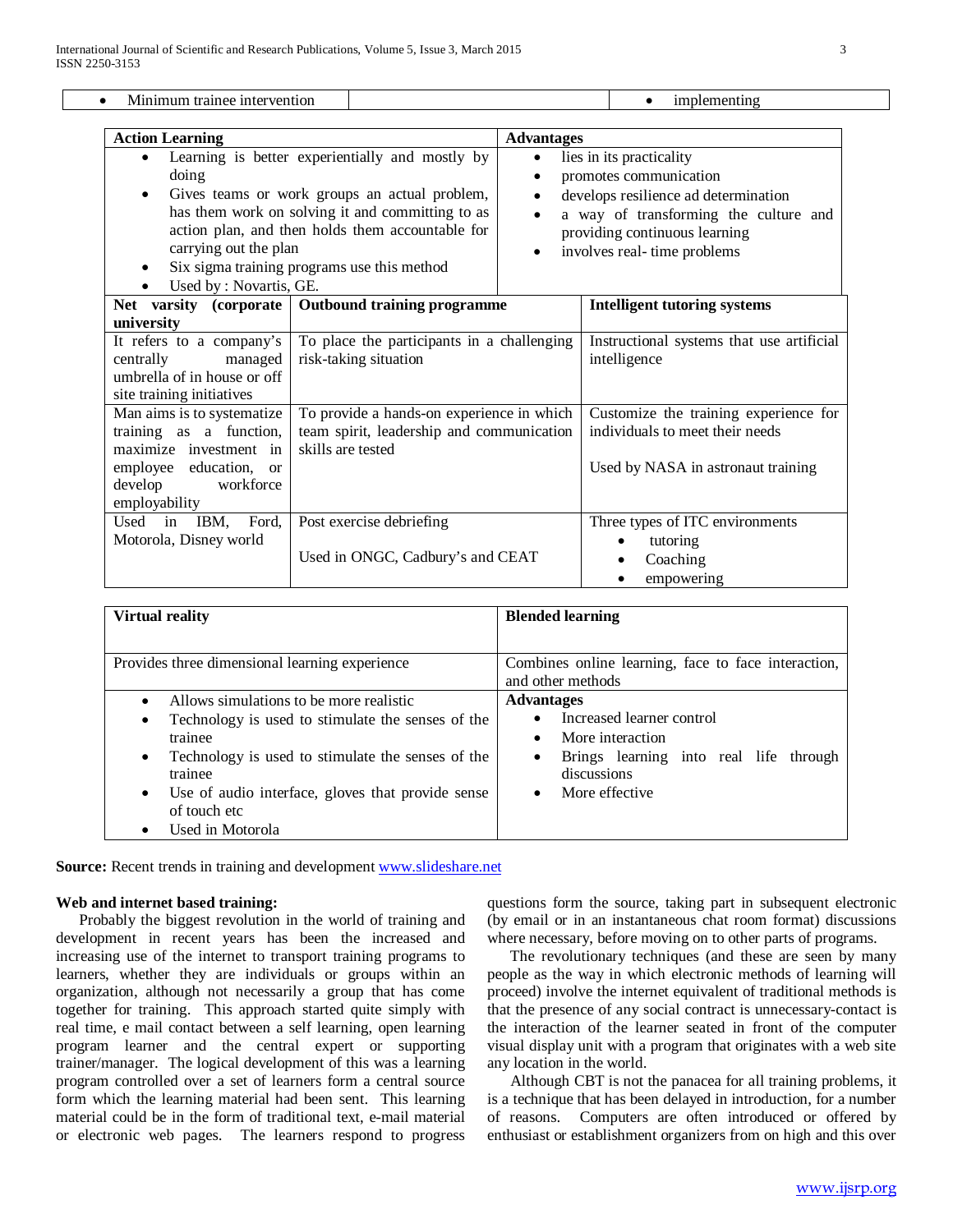enthusiasm or direction has often frightened trainers or organizations with limited experience of computers. The widespread use of and familiarity with computers has not been with us very long and there are still many people who are computer restricted. Trainers were also suspicious of the introduction of computer training because they saw it as yet another management ploy that would reduce their control of the training situation, or even threaten their jobs.

 Time has shown that these fears are, to a large extent baseless. An explosion of computer ownership and awareness, in homes as well as in commerce and industry, has educated many more people in the use and operation of computers and their programs, and the relative ease of working with them. More people now-a-days are becoming familiar with computer applications and programs in use, and these developments have increased substantially the advantages and disadvantages of computers systems.

#### **Technology based training:**

 Good TBT motivates and enables learners to learn what they want to learn or are required to learn, sot that they acquire the knowledge, skills, attitudes and behaviour that the TBT was designed to generate. Learner's expectations from TBT are:

 **Ease of use**- The way in which learners start to use the program, the process of loading program should be easy with nothing more to do than to load the disk which should then load the program automatically.

 **Clarity**- Everything in the program should be crystal clear. This includes text, graphics, video, exercises, games and simulation. Text should be in simple words and short sentences, and upper and lower case rather than being all in capitals.

 **Internet**-the first question that TBT designers should ask themselves is- why are people choosing to learn the materials? This is the starting point of their interest. Points to be considered to create interest and curiosity among the TBT users are given below:

- 1. present a problem for solution
- 2. provide information and help if called for
- 3. offer ways for learners to solve the problem in particular
- 4. provide scope for exploration for experimentation
- 5. provide one or more possible solutions and explanations

 **Choice**- As people learn in different ways, TBT designers should try to offer scope for them to choose as they want to learn. Some might want to go straight to the problem and try to solve it using trial and error method; some might like to study information before going to the problem; some might even want to see how the solution was arrived at; yet others might want to take careful, guided and step-by-step approach to reach solutions.

 **Freedom**- People learn in different ways, they learn best when they have the freedom to learn the way they want to learn. This can be met partly by providing choices. But, choice can be offered within a tightly structured program that should not deviate from the learning principles

 **Help**- One of the best ways to put people off is by offering help that they haven't asked for. At the same time, one of the traditional ways of responding to learners who give an incorrect answer is, let them try again and/or provide correct answers.

 **Fun**- learning should be fun. It might not be fun all the time. Sometimes it can be qquite serious; but, fun is a funny situation and being uncomfortable, as long as they can end them when they wish. The dictionary defines fun as 'enjoyment', 'pleasure', 'amusement'. But it is more than this. It is something to do with challenge and achievement with problems and solutions at the same time taking risk with exploring and experimenting. Also, being allowed to make mistakes and to learn and grow. This is the fun that should be built into all learning programs.

 **Assessing progress**- we all like to know how well we are doing when we are learning anything new. This should not be in comparison to others in competitive way, although some people have been conditioned to judge themselves in this way. It is rather to do with knowing that we are moving forward and learning what we have set out to learn. Conventional TBT often seeks to do pre and post testing. This may have a value, but it is doubtful. It is more like introducing a threat and pressure that will actually get in the way of free, enjoyable learning. Progress can be assessed by individuals choosing to tackle problems which clearly become increasingly difficult.

 **Accuracy**- people object sometimes violently, when they receive inaccurate information given during training. This means that TBT designers have to carry out research diligently and thoroughly to ensure that what people learn is accurate; when information is presented graphically, it must also be accuratenear enough is not good enough.

 **Involvement**- From the very beginning, learners need to be involved in the program. The idea of users entering their names at the beginning is friendly, but hardly constitutes involvement. Providing freedom and choice obviously involves the learner, but it is much more effective to enable learners to construct their own problems, or to develop alternative solutions and then test them out appropriately.

#### **Programmed instruction:**

 In the 1950s, B.F. Skinner introduced programmed instruction (PI) with his patented teaching machine. Initially, his teaching machine would recognize correct answers and progress to the next. If an answer was wrong, the machine would explain the correct answer. Typically, information to be learned with PI is taught in pieces. Trainees are tested after each piece of material is presented. PI has developed more so as technology advances. For instance, PI can be seen in the latest training technologies such as online courses.

### **Intelligent Computer Assisted Instruction:**

 After commercial computers were released in the 1950s, IBM launched the Course writer 1 in the 1960s. This is considered to be the first paradigm of intelligent computer-assisted instruction **(**ICAI). Based on the trainees' interactive responses, this type of CBT is personalized in that is tailors assistance to the trainees'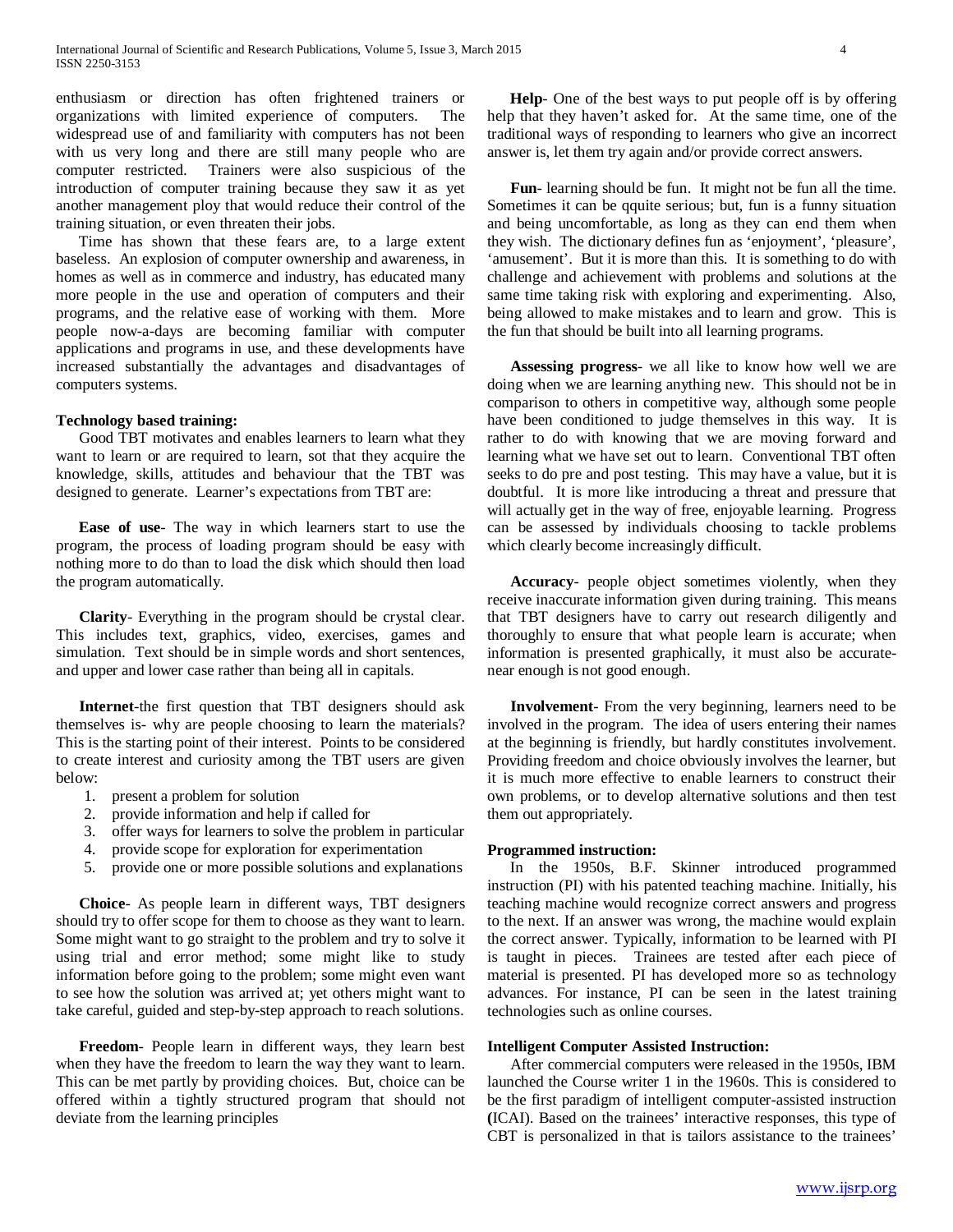needs with characteristics similar to that of a human tutor. ICAI helped cultivate intelligent tutoring systems (ITS). These systems area spinoff of the ICAI and demonstrates a more advanced approach. It operates in a way that "learns' the best methods to facilitate training based on the trainee's response," Employees have found this method advantageous in that ITS effectively corrects wrong answers or perceptions.

#### **Simulations and Virtual Reality**

 As mentioned earlier, simulations mimic real world job situations for trainees. A more sophisticated simulation is known as virtual reality (VR). It was established in the mid 1980s when Jaron Lanier coined the term "virtual reality" as he sold VR goggles and gloves to a number of organizations. Computer simulation in the form of virtual reality often requires the trainees to wear specialized equipment and interact with objects in a virtual environment that is similar to the situation that will be encountered back on the job. An example of VR is aircraft training. Pilots in training are placed in aircraft simulations with light, sound and even wind factors added in. Although this type of training method is most similar to the job, it is quite costly. In alignment with the techniques mentioned above and any choice of training methods, an organization should always analyze a needs analysis, determine strengths and weaknesses and then decide on a training program that best fits its goals. Typically, small businesses maintain a traditional method of training more suitable for a small business's needs. However, larger firms are finding CBT to be more supportive and accommodative within their organizational structure.

#### IV. MOST RECENT MEANS OF TRAINING

#### **Intranet:**

 Intranets are also a popular use of computer-generated training that has developed over time. Intranets are utilized via a company portal and are used to share information within an organization. Intranets were made popular in the mid 1990s. Intranets have found to increase workforce productivity, reduce the time it takes to complete a task or operation, improve communication, make more cost-effective, allows for quick updates/announcements and enable teamwork through collaboration. The intranet's success lies in its design. An intranet is structured with one audience in mind- company employees. While the intranet provides a high level of benefits, it can also be improperly managed due to the overflow of data instead of being utilized in a way that creates company value.

#### **Webinar:**

 Webinars also find themselves in the midst of evolving training trends. Webinars are a form of web conferencing via slideshows, videos, etc. Webinars deem to be useful in that they are interactive in such ways that members partaking in online webinars can interact with on-screen calendars and other facilitation tools as a slide show or some type of presentation is being conducted. Webinars are quite popular among organizations; however, there is a downside: one-way communication. This aspect of the webinar can enhance cultural/past behaviours that desire to replace present day training technology such as webinars. These behaviours are

derived from individuals who prefer a traditional way of operating within the business realm. "Regardless of the advantages or disadvantages, webinars which were historically used for demos or meetings, are now trending as means of employee training along with DVDs, Internet usage such as YouTube, and even cell phones, more widely known as Smartphone.

### **Smartphone:**

 To this day we associate Smartphone with operating systems such as Android, Blackberry, Apple's iOs and more. Smart phones are convenient, plain and simple, but can also pose as a distraction in the workplace, typically requiring the need for a high level of monitoring. For instance, being able to distinguish employees checking e-mails versus those employees updating their latest twitter status can sometimes seem to be a difficult task. Distributing company issued phones for business purpose only can help reduce personal use. At the same time, this can be a costly manoeuvre. For the most part however, smart phones can prove to be valuable in the workplace. Smart phones have made huge leaps in the corporate world and remarkably have the ability to perform the functions of a computer. Consequently, an employee can quickly access or send an e-mail, participate in a conference call, take pictures, upload information to the company site, gain access to apps that prove to be beneficial to company goals. Smartphone or tablet users, such as the iPod, may download applications from an app store that are specifically designed with the end-user in mind. From a social media app like LinkedIn to a company-specific app such as Bump, used for media sharing, millions of apps are available for download at the tips of your fingers. Employee training may be exercised through smart phones through the use of video sharing, e-mails that provide links to a training sessions, and even apps like "Mobile Employee" that make note of training and more over, provide employees with deadline reminders, appointments, travel reward programs, work times including the ability to e-mail files that can be integrated into the timesheet spreadsheets, etc. Needless to say, the possibilities appear endless.

#### **WIKI:**

 Wikis are another resource that can be used for training purposes. Developed in the early 2000s, wikis provide information sharing sites that run via the Internet and allow users to modify information. Some wikis are limited as to who receives access to modify a site while others such as Wikipedia welcome any user to change or add facts/details to a particular subject matter. Organizations that utilize wikis should be aware of faulty information; some users are illiterate in dealing with wikis. Certain companies may even find themselves having to implement a wiki "how-to" training session before even conducting training via wiki. The value for companies lies in the fact that wikis can be used as a collaboration tool, setting the stage for company-specific tasks/jobs such as project management, knowledge management, and fostering information. The obvious advantage at hand is the cost effective aspect, as with most new technologies.

# **THE EFFECT OF SOCIAL NETWORKING IN THE WORKPLACE:**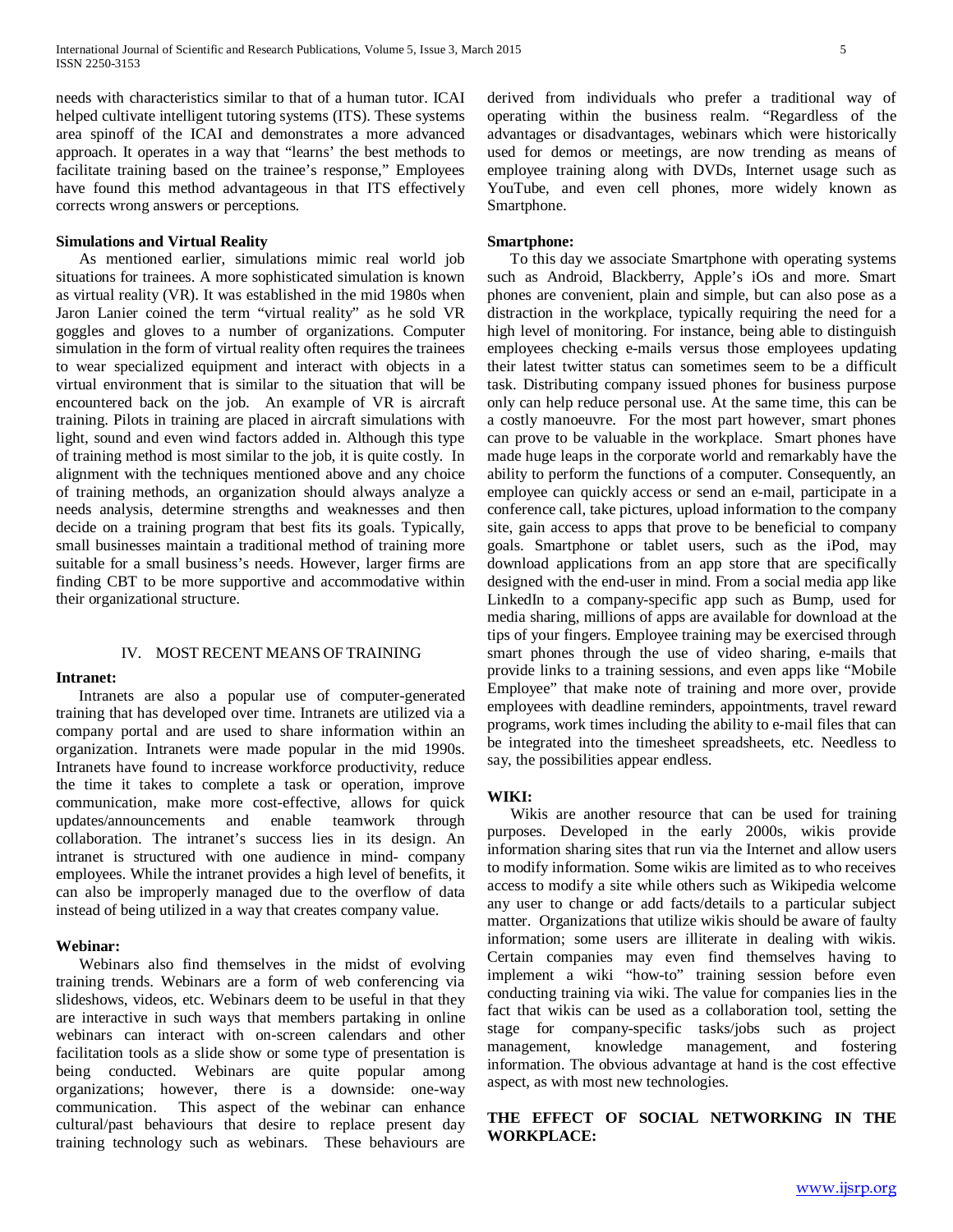Due to the social media rave, connecting and information sharing occur quicker than ever. While social media has served as a catalyst in the business world, it has also deemed to be detrimental to employees who have not illustrated social responsibility on their personal networks. Making snarky remarks online, for example, with regards to an employee's work life or towards the company itself can land an employee in great turmoil and in most cases resulting in termination for that employee. While the consequences seem high for the employee, companies can still seek benefits through social media. For instance, it is a great marketing tool, among other uses. Take Facebook, for example. Facebook originally focused on connecting with peers and sharing personal experiences through photos, statuses, messages, etc. Facebook has since evolved into more than just a platform for individual use. Companies now utilize Facebook to create groups or events to promote their business. Other organizations go as far to use Facebook for communication purposes by creating a group, inviting individuals and posting announcements/updates to the discussion forum. This networking tool is of great worth to organizations who like to get information out quickly and at no cost. Individuals can even modify their settings to receive notifications of when updates are posted. For example, if a manager posts a new training video to the discussion forum, better known as the "wall", group employees are notified of this action through email, text message alert, or even Facebook app notifications via smart phones. LinkedIn, another social networking site similar to Facebook, was launched around the same time. LinkedIn targets a more career oriented audience. The site connects numerous professionals in a variety of occupational areas and assists users by reconnecting them to past or present colleagues, making inside connections to jumpstart business opportunities or careers and offers a host of advice/knowledge sharing groups and experts. Here, both the employer and employee benefit from what the site has to offer. In addition, training tips/advice are readily available through group discussions on LinkedIn such as "Focus on Training," "Training Principles" and more.

 Likewise, Twitter has contributed to business training solutions as well. The site was launched in 2006 providing users with news, updates and tips as well as permitting twitter users to update their own status, opinions or thoughts. Twitter gained a lot of popularity first because it offered more different options such as micro blogging and secondly because it was used by some celebrities. It was not long before organizations jumped on board opening their own twitter accounts. Companies can "tweet" about their recent news, discounts, and endorsements and so on. Some accounts include Training Journal SHRM, Human Resources IQ and more. These twitter accounts also make use of sharing very broad subjects via external links, documents, videos, and podcasts. Podcasts offer video and audio to make information available to the consumer. Podcast training sessions from iTunes have been heavily exploited, growing in popularity. Organizations appreciate podcasts' ease of use in terms of no cost to the creator or consumer, if so desired. YouTube was a revolution in the social media world because it did need a simple interface in a world where it was not easy, almost impossible to post videos online. Through YouTube, organizations have found another way to use video sharing with more convenience and at little or no cost at all.

#### **EVOLUTION OF YOUTUBE TRAINING:**

 The use of YouTube for training in the workplace is still in the beginning steps, but there is no doubt it is evolving and quickly at that. Parents are using YouTube for their children to learn and even athletes are making use of the video-sharing website to acquire new skills. So why not take this approach in the work place? Monsanto Company is already exercising this concept by making their own training videos and posting it on YouTube. The company is not only cutting training costs significantly, they are also dramatically increasing the company website traffic which in turn is boosting the company's popularity. YouTube offers the company two different approaches: Companies can record and post their own videos so that trainees can visit the site and watch multiple viewings of the video. On the other end, companies can take a slightly different approach by accessing the videos of pre-recorded training video published by outside sources. However, companies should be weary as to how the video fits as far as company's needs are concerned. Regardless, YouTube carries many advantages for the company as a whole as well. Not only do employers use the information to train a workforce, but by placing it on YouTube, future, potential employees can view how employees are trained and treated. It can also be viewed by customers whom know when purchasing your company's product; they are supporting a socially responsible organization that cares about its employee's safety and about the product being produced. YouTube training is still in the developmental process; however, it is changing workplace training as we know it. Larger companies indicated that they provided 37 percent of their training via eLearning also known as electronic media.

#### **YouTube's Role in Training:**

 YouTube serves various functions in training and its role as a training tool is hardly going unnoticed. Online interface is assertively making its debut as a routine and reliable lifestyle. Other forms of YouTube training that can be searched includes training for salesmen, human resource generalists/specialists, geologists, medical nurses/doctors, technicians, financial auditors, consultants, chemists, engineers and more. The broad, YouTube training scope includes numerous professions and is constantly growing.

#### V. WHY IT WORKS?

 YouTube training becomes more apparent in organizations looking for ways to reduce trainee learning time, cut training costs, keep material consistent with presentation, monitor training progress and allow for easy access to training for trainees. YouTube, among other CBT tools, can be integrated into other methods of training as well. A simple lecture can be transformed into a captivating training demonstration with the use of YouTube videos. "Given the rich digital media we have today, we all of a sudden have an opportunity to use a platform that is inexpensive and easy to use for companies to express themselves, share ideas and collaborate". Video sharing allows for an open forum in which company customers may easily provide feedback. By properly responding to the viewer, companies can instil trust within customers, employees and even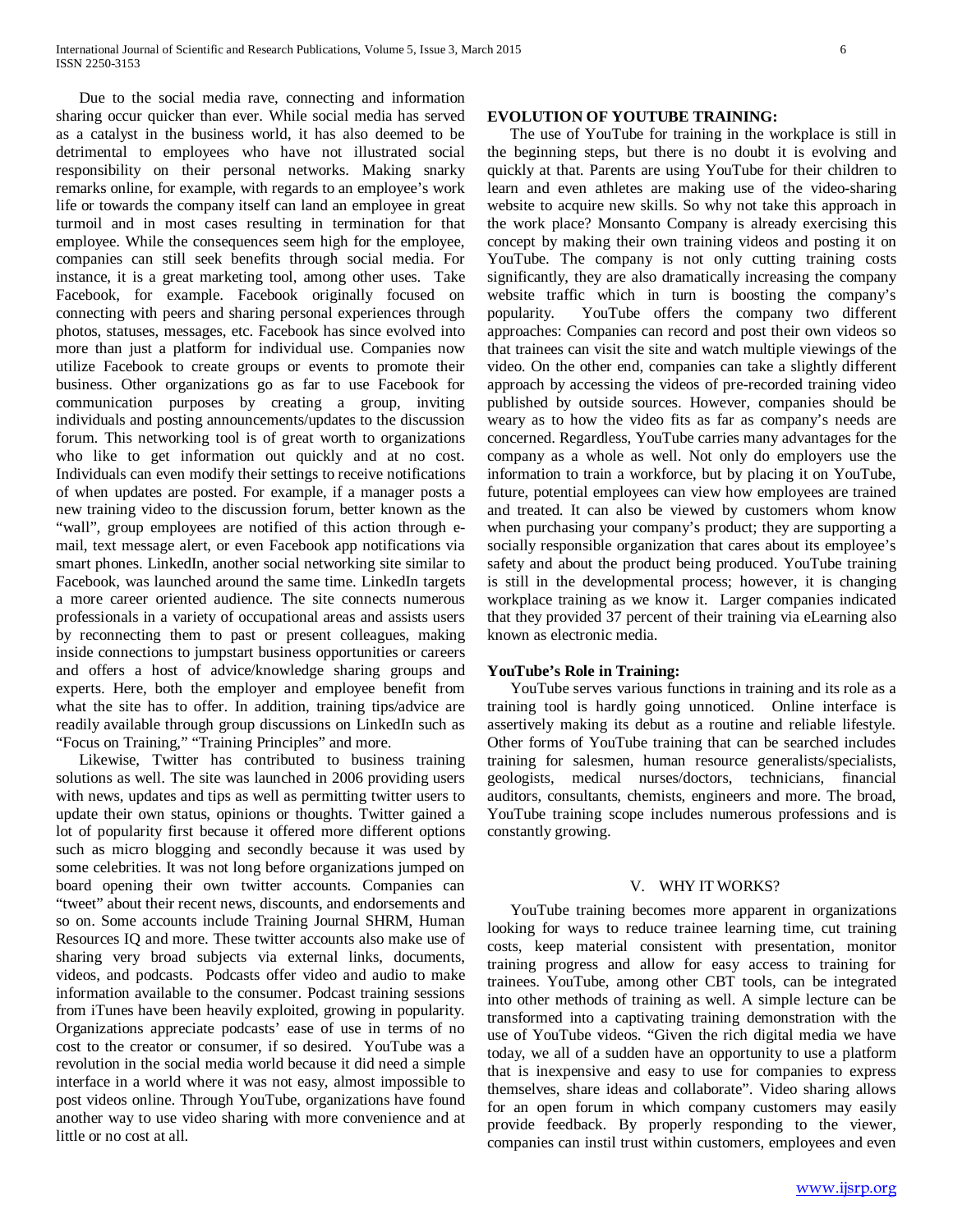the local community, ultimately resulting in a higher return on investment. At the same time, content management is becoming more of a concern for those companies turning to video training. While companies may benefit from streaming media sites, these sites can also leave room for information to easily be leaked. Some argue that YouTube will soon become detrimental to information knowledge and dismantle confidentiality. One way organizations are successfully combating this issue is by taking advantage of IT specialists.

 Yet, YouTube training still serves as a convenient tool for numerous corporations. There are many benefits to incorporating training videos into an online platform. With video training that is standardized and visually stimulating, organizations are assured that trainees will receive all needed information in a way that helps retain knowledge. Retention is more likely to occur using a computer-based method due to the fact that is simply more captivating compared to an instructional lecture. Visual and auditory stimulation help to better tap into an individual's cognitive thinking process. In addition, behavioural reproduction is more likely to produce greater outcomes especially when companies exercise methods such as virtual reality. In all, elearning such as YouTube makes training available "for more employees, in more locations, and at a lower cost than other training methods".

#### **E-Learning: Seven trends in E- learning:**

# **Trend 1: Moving away from class based or course based training to multiple ways of training:**

 While the classroom based training will still remain, its role will be shared with technology based learning, mobile learning and on the job workplace learning. The challenge for learning managers will be to coordinate various inputs from all these various forms of learning. For the past five to ten years, corporations have been subjected to considerable hype about technology based training. Predictions that web based learning would take 90% of corporate training have not simply panned out. Rather, classroom learning and technology based learning often coexist in the formulation known as blended learning.

# **Advantages over class based learning:**

- $\triangleright$  addresses individual rather than group
- $\triangleright$  learning can be at any place and at any time
- $\triangleright$  Has greater reach in connecting to other learners and other learning resources
- $\triangleright$  Learning is at a pace decided by the learner rather than group
- $\triangleright$  Learning can take place on the job as the time is available
- $\triangleright$  Travel and time away from the job can be avoided
- Learning resources can be searched through online search engines
- $\triangleright$  Instructors do not necessarily be paid on an ongoing basis
- $\triangleright$  Does not require physical space
- $\triangleright$  Changes to course materials can be made available immediately
- $\triangleright$  Links directly to performance support.

Today computer based learning (**CBL) is being** main form the technology based learning used by corporate training departments, gradually being replaced by web based learning (WBL).

# **Advantages of WBL over CBL:**

- WBL does not require expense of media such as floppy disk, CD ROMs
- $\triangleright$  Changing web based materials quickly and easily without additional expense
- $\triangleright$  WBL allows social interaction over a wide area
- $\triangleright$  WBL allows the availability of human instructors over the network
- $\triangleright$  WBL, properly designed, uses high degree of simulation and interactivity
- Easily adapted to performance support systems.

# **Trend 2: Move away from grades and certificates to personal portfolios:**

 The implication of the first trend is that tracking skills and achievements will move from the issuance of standardized diplomas and certificates, to the maintenance of personal portfolios for each person. Because most people will have multiple careers, employers will want to know what the person knows now and not necessarily what pieces of paper he or she received 10 years ago. And, what a person will need to know in the future cannot be accurately predicted today- the pace of change is just too rapid. This means that curriculum planning should not be too precise, but exploratory, ready to move in the direction of emerging trends.

 In fact desired workplace skills of the future will include forgetting and relearning. The pace of change will require people who can put aside previous learning and think of new ways of doing things without too much discomfort.

# **Trend 3: dramatic changes in eLearning Technologies:**

 The introduction of artificial intelligence and neural networking will make e learning software smarter and more responsive. New online learning programs will be both prescriptive and adaptive. Prescriptive programs will sense the strengths and weaknesses of the learner, and adjust the curriculum accordingly. A computer will get better at doing this as it gets to know you. In other words, the computer will also learn from experience. All this adds up to a huge leap in the quality of interactivity from eLearning software. Instead of page flipping being the primary hook to engage the learner, new software will respond according to a learner's behaviours, especially responses to tests and performance tasks.

 Computers will also become more unobtrusive. Most people do not think of their watch, a calculator or a car as a computer. This is because the computing function of these devices has become "invisible". Similarly, there are a number of developments that will make the computing functions in training technologies also invisible. The implications of invisible computing for training are that training will become a more natural kind of learning rather than something that is viewed as a planned intervention by a training department, and that learning can happen at any time or any place. In fact, training will become just one corporate information system that will become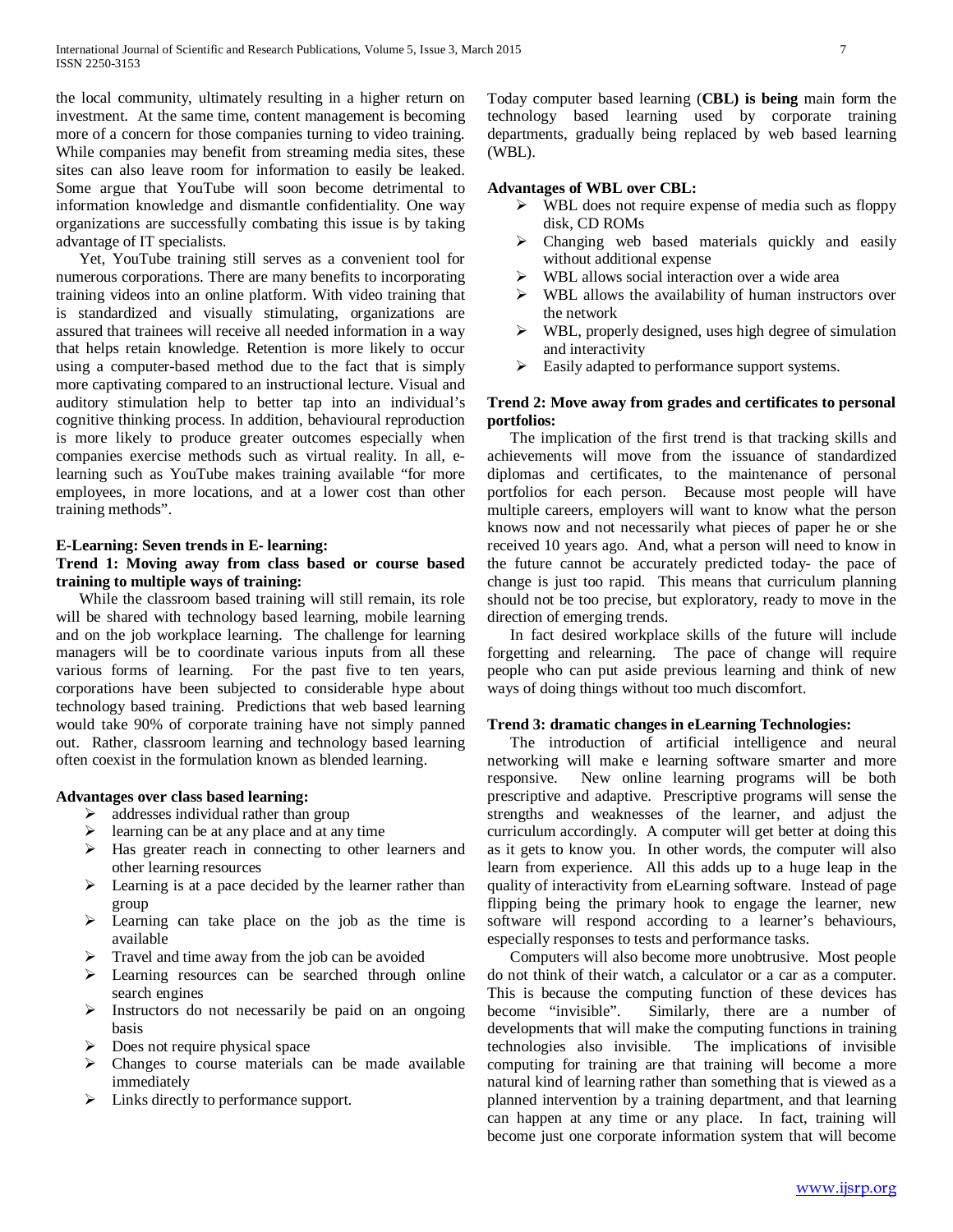invisible. Computing devices for training will also deliver human resources information, business metrics, documents and corporate communications organized through web base electronic "portals". Here are just some of the applications in AI that will have an impact on eLearning in the near future:

 **Simulated annealing**- used in task assignment and scheduling

 **Adaptive resonance theory**- use in smart web search engines and data mining

 **Ant colony optimization**- used for demonstrating "swarm intelligence" and improving group learning

 **Neural networks and the back propagation algorithm**: used in mimicking brain functions, and in complex educational gaming

 **Genetic algorithms**- used for demonstrations of complexity theory, computer aided design, problem solving, and educational games.

 **Artificial life algorithms**- used in the study of biological and social systems

 **Rules based systems**- use in knowledge based expert systems, generation of automatic programming of instructional strategies, and the simulation of common sense.

 **Fuzzy logic**- used for quality of service (QoS) testing, and control of rules-based systems

 **Bigram models (aka Markov Models)**- used for speech, music and text recognition, automatic writing, spell checkers, and verification of authorship

 **Agent based software**- used for Web research, search engines, scheduling, planning, negotiating, and notifying.

 **Autonomic computing**- used to make computers selfconfiguring, self-healing, self-optimizing and self protecting.

**Semantic web**- used to make the content of the Web more meaningful so that it can be more easily searched and shared.

 **Affective computing**- computer software will sense your emotions and act accordingly. They may even show emotions in return. This will increase the realism of eLearning simulations.

# **Trend 4: move from document centric training to simulation and tutoring:**

 It is generally recognized that presentations to large groups, while occasionally entertaining, are generally a waste of time in terms of learning, but tutoring or an apprenticeship with a master teacher can be very rich learning experience. Unfortunately, the document centric model has followed us to technology-based learning with the proliferation of web pages and power point moving towards learning through simulation and using the computer as a master tutor. The reality is that most corporations cannot afford this kind of training. The next best thing is to try to use the computer to simulate real-life situations and to respond to the learner as an online tutor.

# T**rend 5: move from group based training to personalized performance support in the workplace:**

 Most people are taught in groups; most learning is an individual experience. The development of large scale databases and intelligent computer programming finally makes possible the dream of individualized competency based learning. This means that learners can learn at their own pace, learn what is most relevant and necessary for them, and do not need to study those things they already know.

# **Trend 6: move from expert centric knowledge delivery to collaborative knowledge capture and dissemination:**

 Companies are beginning to realize, however, that highly useful knowledge of the corporation resides not only with experts or with top-level managers but is spread throughout the whole organization. Knowledge management is now seen as a key to winning competitive advantage. In order to solve pressing problems of the near future, we will not only have to improve the skills and knowledge of individuals, but also the collective intelligence of groups. The development of 'learning The development of 'learning. communities and "communities of practice" are part of this trend.

 Such knowledge management systems are now being developed and include functions like internal discussion groups and chat rooms, company-wide reference libraries, online suggestion boxes, internal glossaries and directories, personnel databases, archived newsletters, and group work applications. When valuable employees leave the company, their knowledge is not lost if it has been used to develop an expert system, or at the very least has been documented and made accessible to others.

# **Trend 7: move from large proprietary applications to standardized interchangeable objects:**

 Much has been written on the problem of 'bloatware", those large-scale proprietary application and suites that take up hundreds of megabytes of hard drive space and are difficult t implement and learn. The trend today is to small interchangeable software "objects" delivered over a standardized information grid. These objects can be delivered quickly in a modular fashion as needed from anywhere on the information grid, and played through a "thin client" on the user's computer. Today the standardized information grid most commonly used is the World Wide Web.

 There are already repositories of shareable educational objects, such as the one found at www. Merlot.org. Merlot lists nine types of educational objects, including simulations, animations, tutorials, drill and practice, quizzes / tests, lectures / presentations, case studies, collections, and reference material this list is in no way exhaustive as instructional designers find new uses for educational materials on the web.

# **COMPANIES TAKING A PROFITABLE ADVANTAGE OVER THE E-LEARNING TREND:**

 Digicast Productions, an internet-based company has taken advantage of the shift towards online training. Digicast Productions "help[s] companies influence behaviour change through creating communication and training programs" via Internet (www.digicast.com.au).A similar company, Media-Partners has also realized the window of opportunity in creating training videos. Media-Partners are emerging on the forefront as a leading, video training company with a slogan that reads, "*Best Training Videos at the Best Prices".* Each company, both Digicast Productions and Media-Partners, has established a successful platform and reveals case studies to prove it.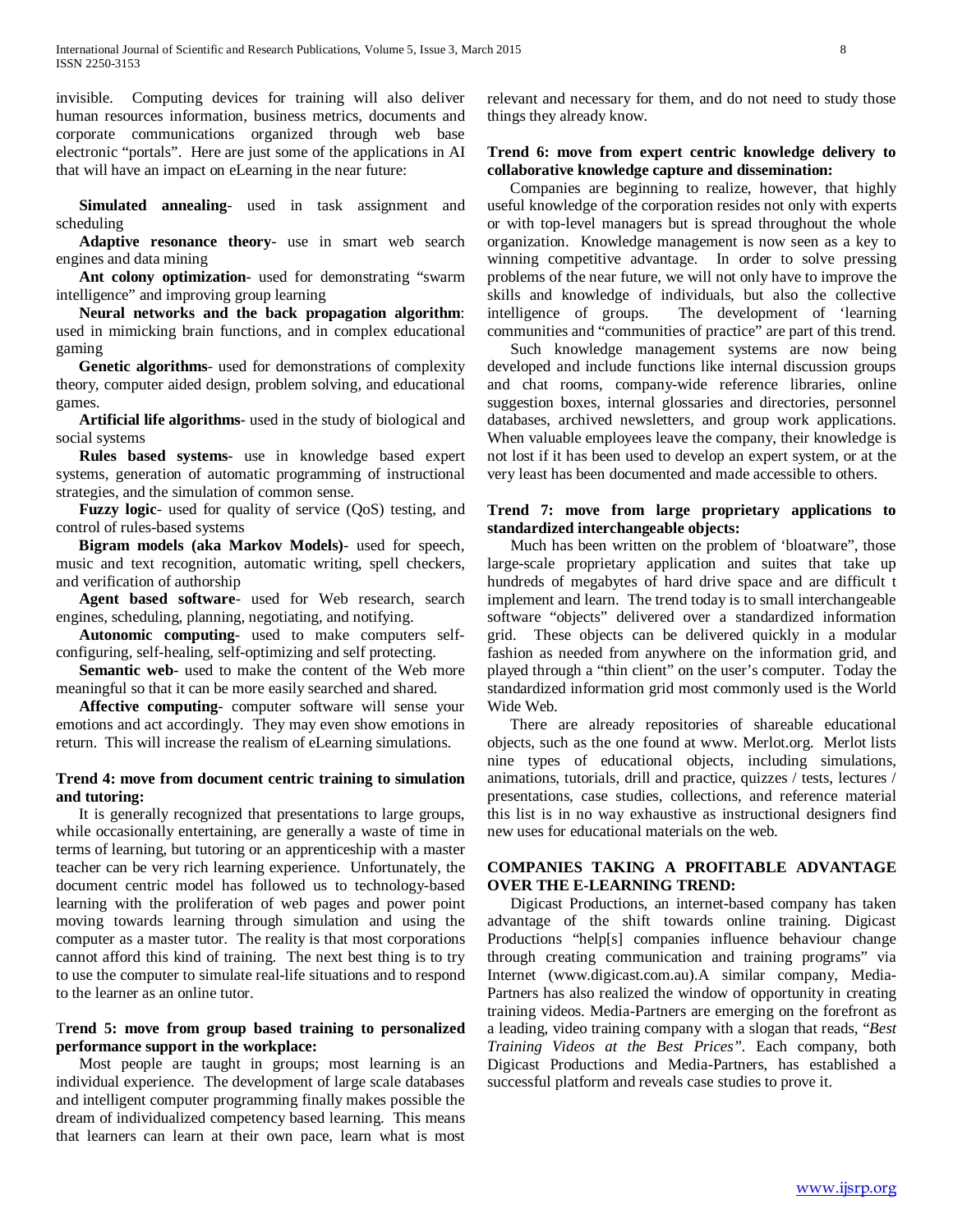## VI. CURRENT GLOBAL TRENDS IN TRAINING AND DEVELOPMENT

- **Strategic focus**: Organisations are aligning their practices towards the organization's overall business strategy.
- **Employee Training & Development governance**: Organisations are focusing on the proper governance of the Employee Training & Development function, in line with corporate governance principles.
- **Proactive needs analysis**: Organisations are running training needs analyses proactively, with a direct link to business goals and future priorities.
- **Combined learning**: Organisations are using a blend of different methodologies to facilitate learning, with a particular emphasis on electronic learning.
- Performance improvement: Organisations are no longer doing training purely for the sake of training; but there is a shift towards delivering only training that improves the business.
- **Create Learning culture**: Organisations keep the perspective that training is a waste of time if there is no environment conducive to learning and growth
- **Outcomes-based learning**: There is a global shift towards outcomes-based learning, in which the focus is on clear outcomes and applied competencies rather than a great deal of interesting but inappropriate information.
- **Learner support**: Training departments are developing focused learner- support strategies to support learning and remove obstacles to learning and growth.
- **Mentoring and coaching**: Training alone is not enough; supportive mentors and coaches are needed in the workplace to accelerate learning and growth.
- **Training measurement**: Companies are measuring the impact of training based on clear tangibles in terms of the financial value of training.
- **Talent management**: Employee Training & Development is being integrated into talent management strategies, in which talented employees are given opportunities to develop their talents further so that their potential can be optimised in the workplace

# VII. EXPECTED TRENDS IN TRAINING

 The training and development (T&D) sector is expected to shape in the year ahead by some current trends, according to AMA Enterprise, a division of American Management Association that provides assessment, measurement and tailored learning solutions. AMA Enterprise identifies the following trends that will have an impact on the industry

 $\triangleright$  Organizations will become more open about their T&D policies and practices. This means employees will expect greater openness from executives about performance review criteria, changes in corporate strategy, career advancement opportunities, high potential program selection and even management succession.

- $\triangleright$  Coaching will continue to be a key tool in executive and leadership development
- $\triangleright$  A renewed demand for training programs design to build communications skills, critical thinking and creativity which are required to improve employee productivity are expected.
- $\triangleright$  While some organizations have long global dimension in their leadership development initiatives, most companies find they must play catch-up or lose ground in an increasingly integrated, competitive global marketplace.
- $\triangleright$  With organizations facing more employee turnover, senior management will turn to HR and T&D to build closer relationships with high-performing workers and to use development as a means to improve retention and engagement.
- The process of selecting will become more open and ambitious individuals volunteer enthusiastically for any kind of leadership development offering.

### VIII. CONCLUSION

Corporate training technologies are rapidly changing. The trend is away from classroom training to web base learning on the Internet and corporate intranets. Computers are becoming faster, smarter, smaller and invisible. Instructional design for the web is changing from simple page turning of documents to highly sophisticated artificial intelligence applications using simulation and computerized tutoring. Because intelligent programming and the use of large databases allow greatly increased personalization, online learning is moving from web based courses to just in time performance support systems. At the same time networking has allowed greater collaboration in the workforce, and a better utilization of the intellectual capital within an organization. These are exciting times in the field of corporate training. The new global trends in the corporate world is to emphasize more on applying systematic approach to training and development in order to achieve higher level of organizational effectiveness. Organizations now a days try to link business strategy with training. Current and future trends show that organisations that want to retain skilled employees need to provide for ongoing development and educational opportunities. Many organizations measure the return on investment for training activities.

#### **REFERENCES**

- [1] Bhatia et al., International Journal of Emerging Research in Management &Technology ISSN: 2278-9359 (Volume-3, Issue-8) © 2014, IJERMT All Rights Reserved Page | 77
- [2] Current Trends: Exploring a New Frontier (April-June, 2014, volume 44). Indian Journal of Training and Development.
- [3] P. Nick Blanchard, James W. Thacker, Effective Training systems, strategies, and practices: (2006)
- [4] Kelly D. (2001). Dual Perceptions of HRD: Issues for Policy: SME"s, Other Constituencies, and the Contested Definitions of Human Resource Development, http://ro.uow.edu.au/artspapers/26
- [5] Recent trends in training and development www.slideshare.net